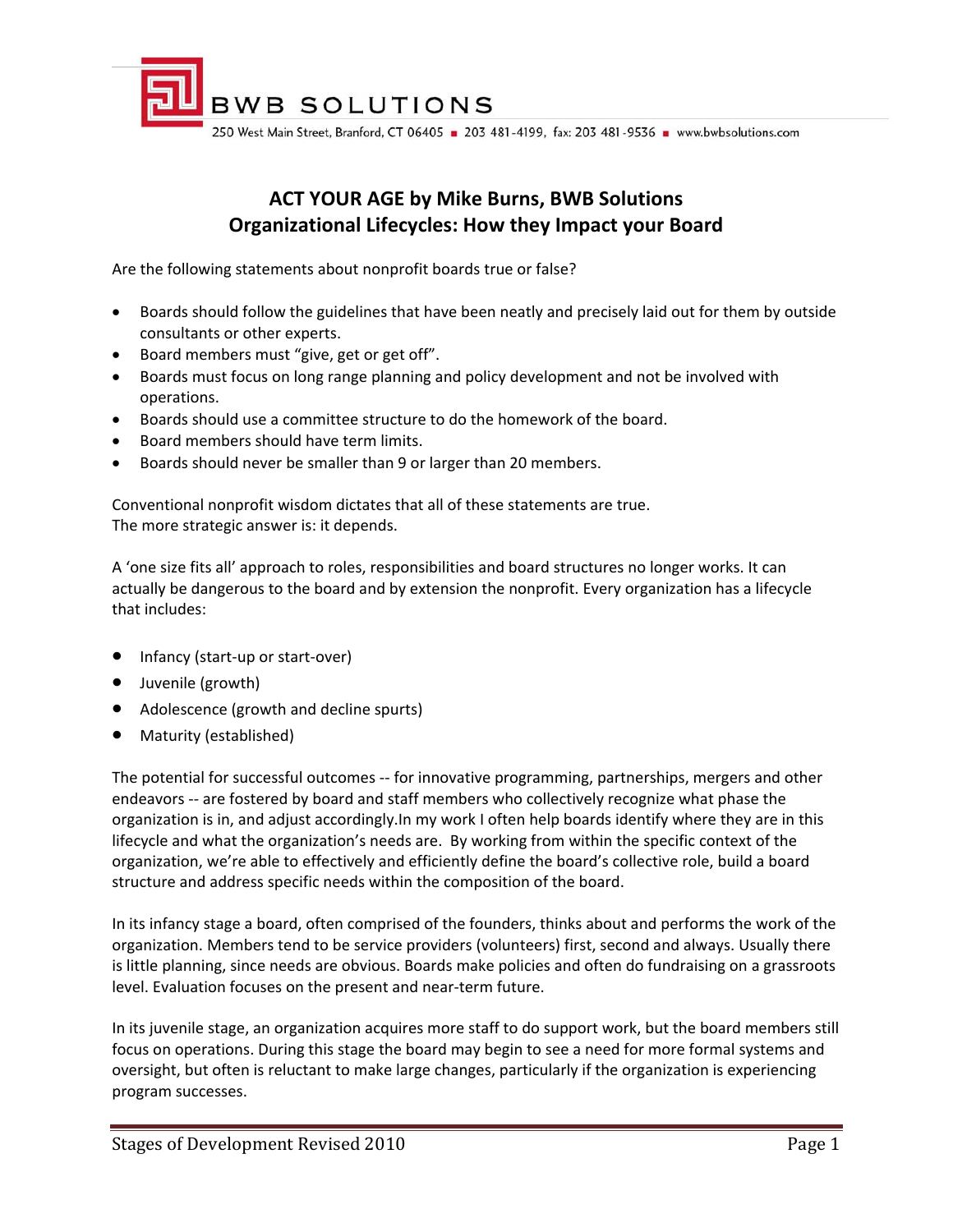

Later, in adolescence, staffs provide service and support while the board struggles with a variety of roles. These include providing services, addressing governance issues, fundraising, financial oversight or simply staying out of management's way. Staff tends to be the driving force during this period.

Finally, in the mature stage of a healthy organization staff and board have formally established their roles and responsibilities; hold each other accountable for their respectively agreed upon roles and do what is necessary to meet the needs of the organization.

While all these board roles may be developmentally appropriate, board effectiveness at each stage depends upon the documentation, policies and experience available within (and to) the board.

Unfortunately in the early stages, when the organization is suffering its greatest uncertainties, board members likewise have the least experience and fewest historical resources to draw on. Struggles in the adolescent stage often lead to loss of dedicated and capable board and staff. Episodes of chaos, confusion, absenteeism, extremism and poor productivity are common. In the mature stage, the unexpected or unplanned can be devastating, and can more often catch a governing board by complete surprise.

Understanding the inherent behaviors that occur during various developmental stages is key to defining a board's roles, responsibilities and structures to best match the organization's needs.

#### **INFANCY**

#### Case Study: The Survivors

*The Survivors* was established as a tax‐exempt organization four years after its founders worked together in a support group for survivors of abuse. The board usually met in a member's home; often 5‐ 6 members of the 7 member board attended meetings. There were few expenses. New members learned of the group through current members or therapists who work with abuse victims. The unofficial mission of the organization was to support victims of abuse.

Some of the attendees began to talk about how the group could do more: "If the public knew more about abuse, fewer people might have our experience and those who did would know where to go for help." They thought the legal system needed changing too. At that point the group decided to adopt the following:

#### *Our mission is to reduce abuse and support and advocate for victims of abuse in our community.*

The president, one of the longest standing members, used herhome address and phone number as the headquarters for the organization. As it grew, additional expenses started to accrue, including a phone line, dedicated computer, and other basic office supplies. Responding to emails, filing reports with the IRS and reaching out to potential members became burdensome for one person. The president recruited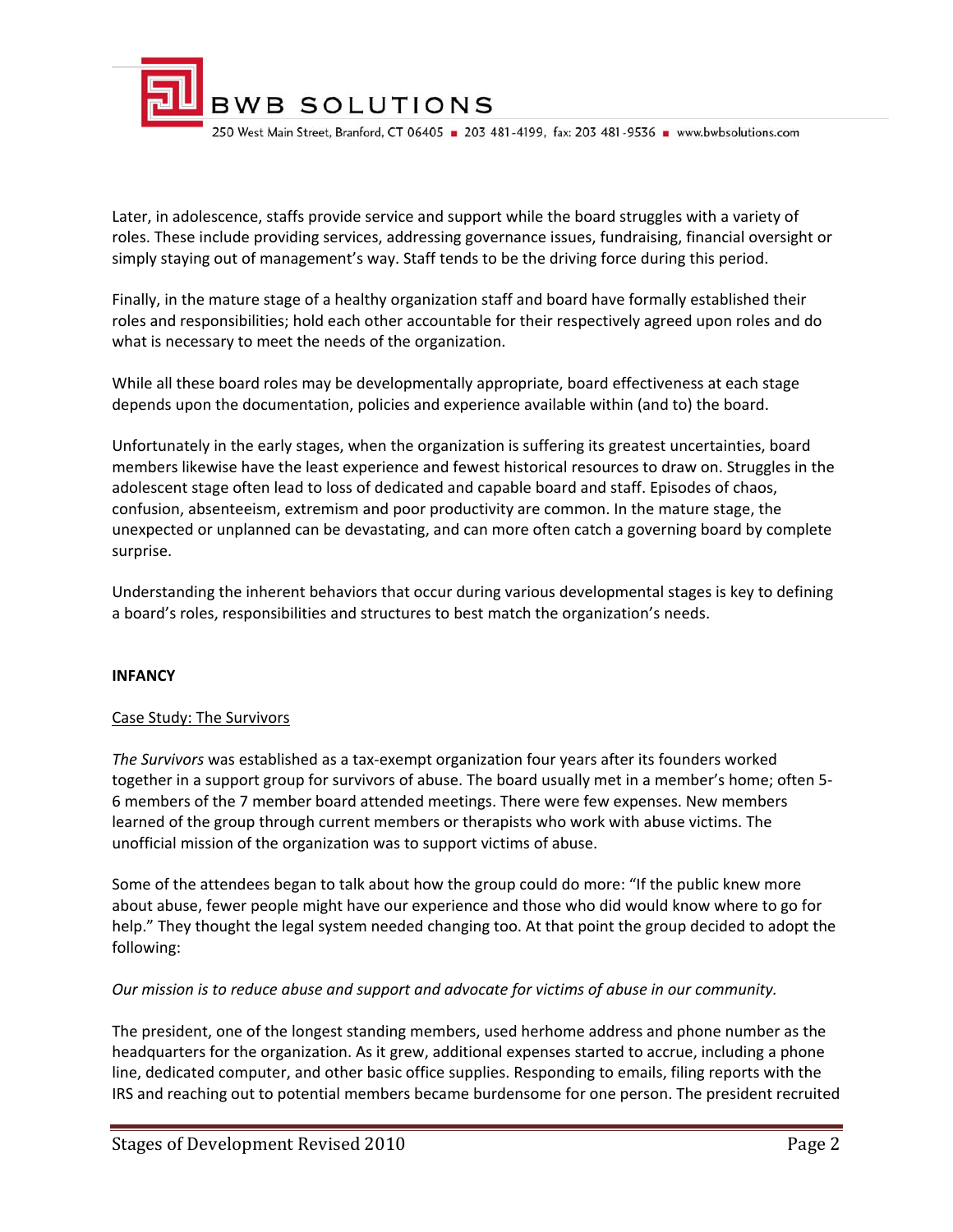

more volunteers to help and organized two fund raising events that were moderately successful.

The vice president was responsible for trying to get money from foundations and the government so they could hire a part‐time support staff person. The vice president had no prior grant writing experience and his first five grant proposals were rejected. He learned how to improve their chances for future funding from talking to some of the funders, and he attended a grant writing workshop.

The treasurer kept the financial books by hand and prepared the financial report for review at board meetings, which were twice a month after every support group session. The secretary took meeting notes, helped with correspondence and handled the occasional media call, though she had no prior experience with the press.

#### Is the Board of The Survivors Off Base?

We would have to give an "F" to the Survivors Board if we compare it with the standards set by organizations like Board Source (formerly the National Center for Nonprofit Boards.) The biggest failings:

- The board is too small
- The organization is utterly dependent on a small number of individuals
- The board is involved daily in the operations of the organization
- There is no long range planning or policy development
- They aren't meeting the fundraising goals they set

But if you were to ask the individual board members and the people they serve, The Survivors is a successful organization that fulfills its mission. A 9‐member board will probably be sufficient for the organization, but since it is a small board that works closely together on a very regular basis, it will be more important for them to take the time to find the right people instead of worrying about filling seats.

All-volunteer organizations often depend on the board for daily operations. While they hope to hire a part-time staff person and are actively recruiting new volunteers, board members will continue to function as unpaid staff for the time‐being. When the organization changes and grows, the board's roles and responsibilities will also change.

The Survivors board is in what can be referred to as the "infancy" stage of a nonprofit board's development and it shares a great deal in common with a new small business or start‐up. Expecting an organization like The Survivors to operate in the same way as The Red Cross would be like a new small business to have the same corporate structure as a Fortune 100 company.

Unlike the classic and prescribed stage of maturity, a board in the infancy stage must see to the daily needs of the organization. Board members may both be the customers and be the provider. And board members don't have time for long range planning or policy development (yet.) They may not even have the skills for this type of work. But they are dedicated to mission and will do what it takes to ensure success.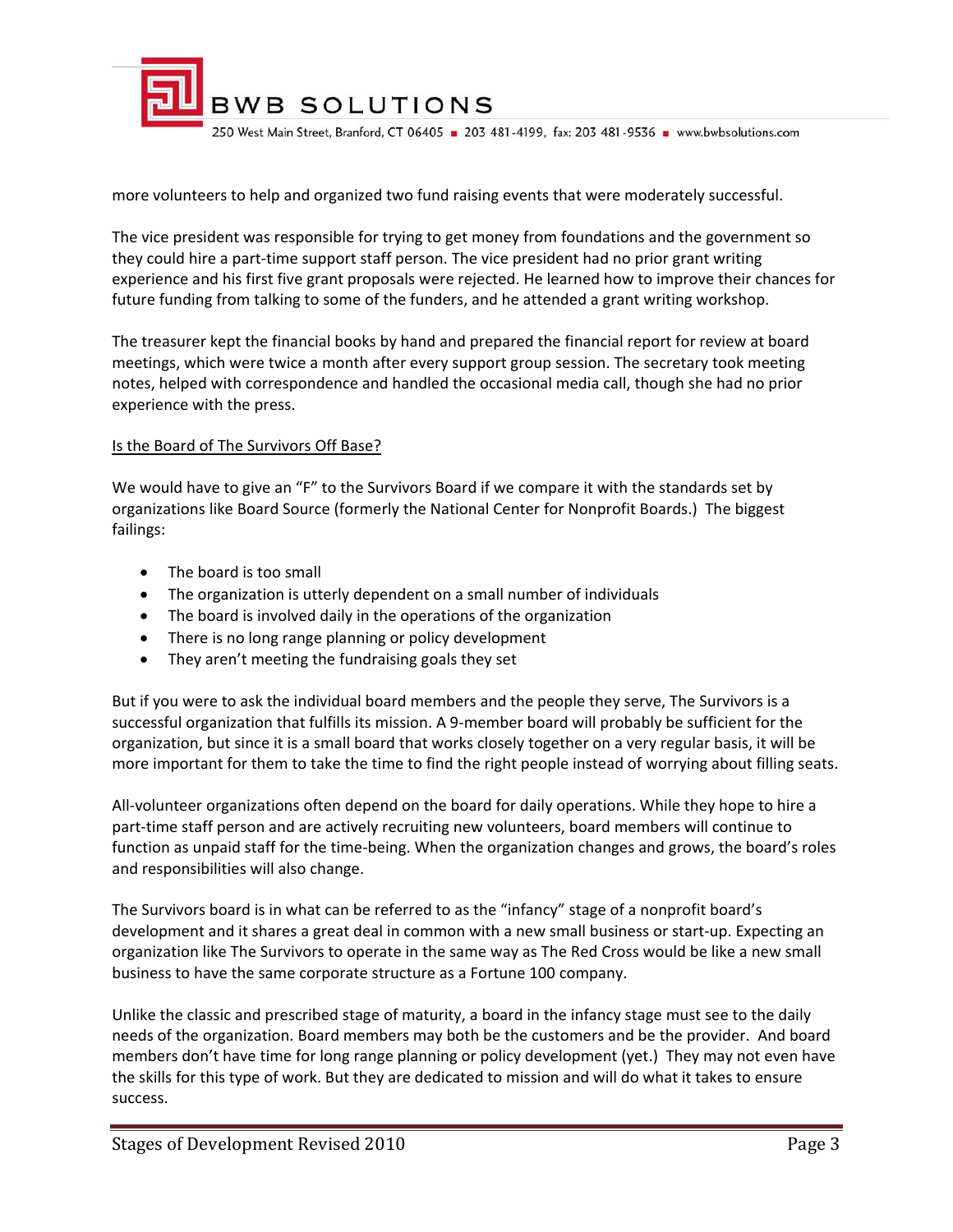

### What Next?

One practical activity to help address the current stress on members would be to plan a one or two day retreat to try to discuss the next year or two. A retreat will provide a "time out" for every member to take a real look beyond decisions like who is going to return calls the next day.

While boards in their infancy stage frequently use committees to get tasks done, it is unusual to have a committee to take care of the board. In mature organizations, there might be a nominating committee or executive committee that has this charge. But in its infancy stage operations are so demanding that little attention is given to the welfare of individual board members and the board as a whole. The secretary might ensure that the by-laws are current and match the way the board actually functions.

As another way for taking care of the board during its infancy stage, meetings might be scheduled to address operations separately from board management. Perhaps once every six weeks to ten weeks the board could meet just to talk about longer range planning, policy development and the board's needs. This meeting is a more effective and efficient way of handling the responsibilities of a nominating committee.

What works for more mature organizations doesn't usually work for nonprofits that are starting out or starting over. It's critical to identify creative solutions that address and reflect immediate needs and also offer prospects for the future. Without this balance the infancy stage never ends and it often burns out resources, namely the key people who keep the organization going.

## **THE JUVENILE STAGE**

The best one‐word descriptor for this stage is growth. The board is clear that they must do a great deal of what must be done. Collectively the group recognizes that it's time to start delegating. The board's primary focus is still on operations, but a transition from operations to governance begins in this phase of the lifecycle.

The juvenile stage of board development usually gets little attention in academic readings. This is because the stage is relatively uneventful and usually only moderately stressful, particularly compared to the infancy and adolescent stages. Survival of the infancy stage provides breathing space and a window of opportunity for all to recognize the yet unaddressed, long‐range, core needs of the organization. The following case study best illustrates life in the juvenile stage.

#### Walter Street Borough

Three years ago, Natale had a dream that her rundown twenty‐block neighborhood could becomea clean, safe community. She saw neighbors coming home from work to their rented apartments and locking themselves in for the night. People shared hallways, walkways and stairs on a daily basis but didn't know each other. Properties weren't maintained. Litter and graffiti were common around the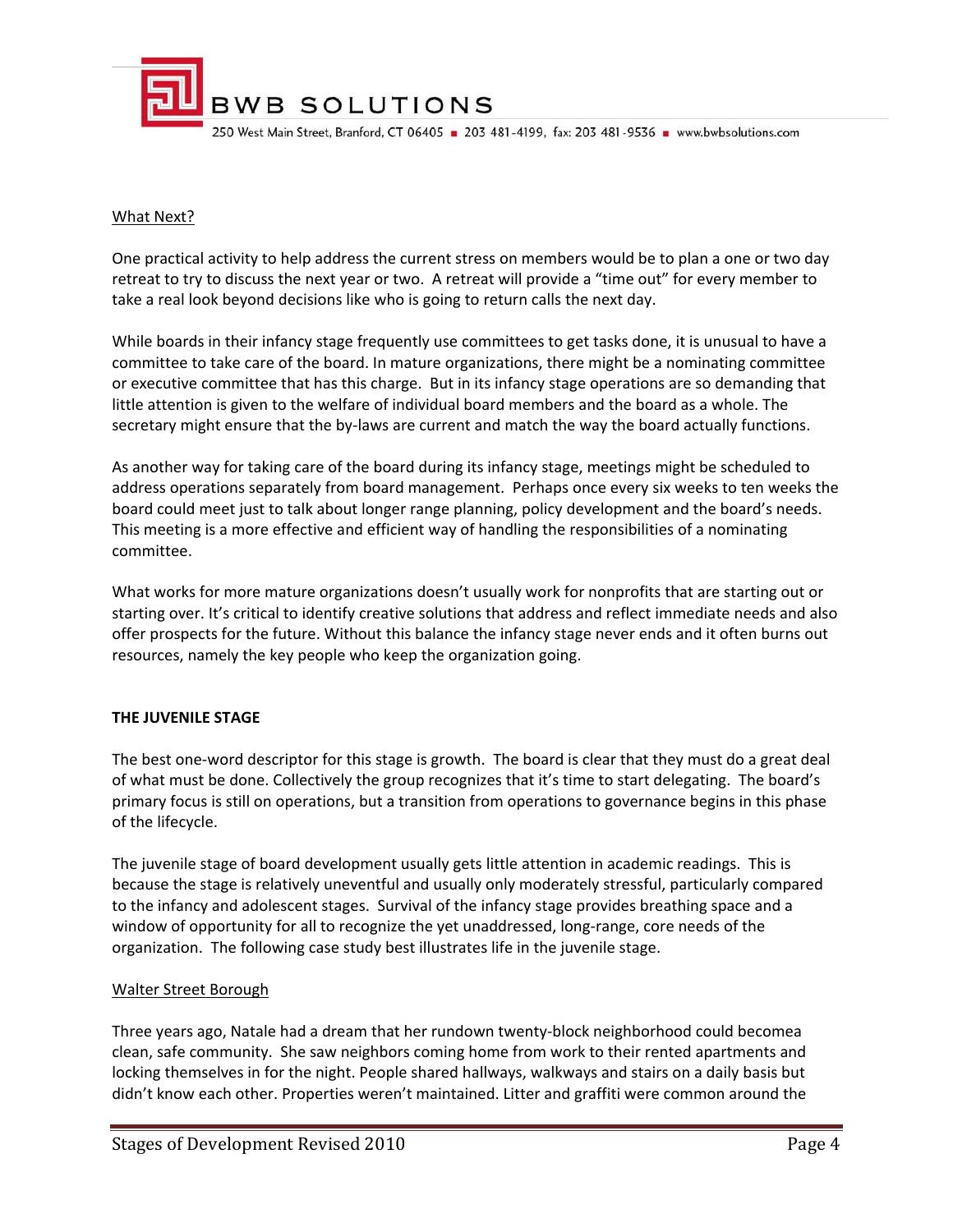

buildings and on the streets. Sidewalks weren't repaired; the few green areas weren't landscaped regularly. Most of the landlords didn't live in the area, and didn't seem very responsive to complaints. The neighborhood had slowly deteriorated over the years; property values decreased and the vacancy rate was on the rise.

Natale knew something had to be done. She invited her neighbors over to discuss her concerns. Only five or six people attended the first few meetings held over several months. Most of the landlords didn't even return her calls. Then an elderly person living alone passed away. It was a week before anyone noticed. That sad event galvanized the neighbors. They organized as the Walter Street Borough, incorporated, and created a nonprofit organization. Their mission: *create a safe, welcoming and prosperous community.*

The first couple of years following incorporation were rewarding. With some coordinated pressure on the City and on several landlords, new streetlights and several garbage and recycling containers were installed along the sidewalks. Police calls for the area went down. Attendance at meetings and other community events increased. But there were also challenges. As an all‐volunteer organization, Natale and the other six board members did almost everything. They organized meetings, sought financial support, printed flyers and knocked on doors. They soon recognized that the seven of them could not continue indefinitely without help.

Most of the board members agreed they needed someone to take care of the day‐to‐day operations to save the board from burn-out. It was decided to raise funds specifically to hire a paid coordinator. Their efforts paid off when, in spite of some board members' doubts, the city awarded them \$15,000 from a Community Development Block Grant. With a part‐time coordinator and a small donated office space, they became a more permanent fixture in the community. A few of the board members felt the organization was trying to do too much too soon, and thought that the money would be better spent on something other than a staff person. Others were feeling the need to step back and wanted to increase the size of the board so more people in the community could share in the responsibilities.

When the new staff member was brought on, the board had a lot of discussion about what their role would now be. Some members really liked doing the day-to-day work and were worried they would not have much to do if they stayed on the board. The staff and chair assured everyone there was plenty of work to be done. Just the same, some folks left the board saying their work was done and they should make room on the board for someone who would know more.

#### Threats and Opportunities at the Juvenile Stage

With growth comes growing pains. As the board takes time out to look beyond the organization's dayto-day needs, differences will emerge among board members about their visions for the future. Some people are more comfortable with change than others; and as people start to burn‐out they may feel an urgency to grow the organization quickly before it runs out of steam, or they might not be as reliable and enthusiastic as they once were.

In the board's juvenile stage, board members need to still be active in doing the work of the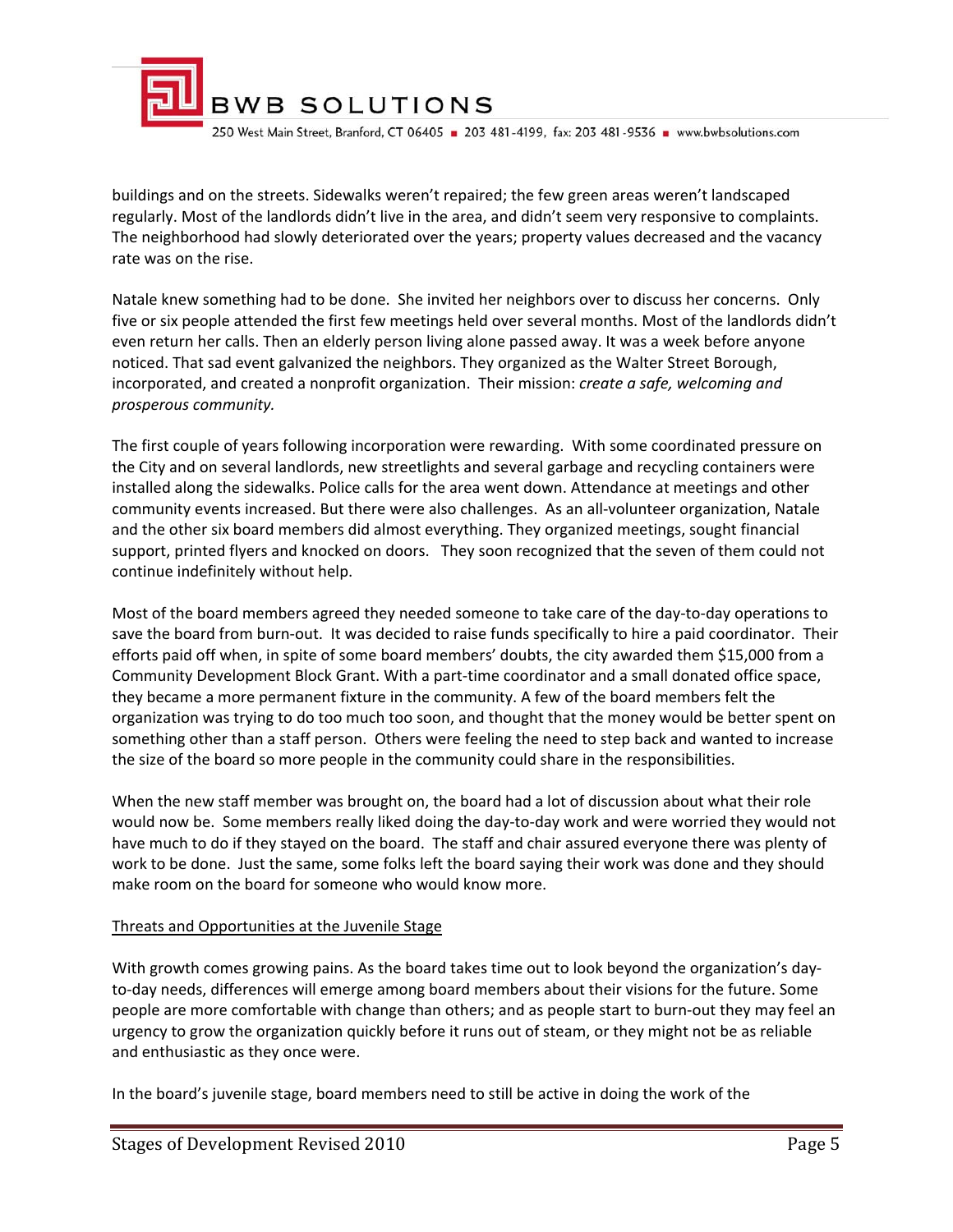

organization. Each member's role expands and overlaps between serving on the board and as a volunteer. Unless there are extraordinary resources available, the board's continued involvement in some of the day-to-day operations is critical to the survival of the organization. (Some organizations may have enough resources to get through this stage quickly and proceed to adolescence.)

At this pointseveral founding board members often leave. The result is an opportunity for the whole board to think of their needs and to consider increasing the number of board members. This is an ideal time to be intentional about selecting board members. Some boards in this stage may set up a nominating committee to recruit new members. Too often the only criterion considered is the ability to raise money. The most resilient boards at any stage of development are comprised of people with varying talents, skills and backgrounds.

The juvenile stage presents a good opportunity for the board to formally create and adopt organizational policies. This process naturally includes some form of evaluation, and marks the transition from an operations‐focused board to a board that turns more to governance. Whether it happens now or later, it is essential to the long-term viability of an organization, particularly as they set out to raise funds from within and outside the community they serve.

The board sets up committees that think about the operations, does some operational activity, and thinks about the future. In this stage, the de‐facto executive committee, the officers, may get official power to act when there is a problem.

#### Surviving the Juvenile Stage: Some Thoughts to Keep in Mind

- Accept that the first time hiring of staff does not make all the work go away. The first staff person is not a panacea for addressing all the demands of the infancy stage. The board must stay clear about their needs and hire staff to match the needs they themselves cannot or will not continue to address.
- It's not uncommon for the board to hire one of the founders as the first staff person.As long as the board formalizes the relationship and everyone clearly understands the change in roles and responsibilities, this can work.
- Work within the limits of staff and board. Taking on too much is a habit easily acquired in the infancy stage but equally devastating in the long term. Good people will be lost and it will be harder to recruit new people.
- Hiring a staff ushers in an opportunity for looking at what the long range future might look like for the organization. Start articulating that vision in a working document.
- Board members are at a high-risk of burnout during this stage. Balance work with "play" and celebrate success.
- Recruit individuals who are passionate about the organization's work and are willing to roll up their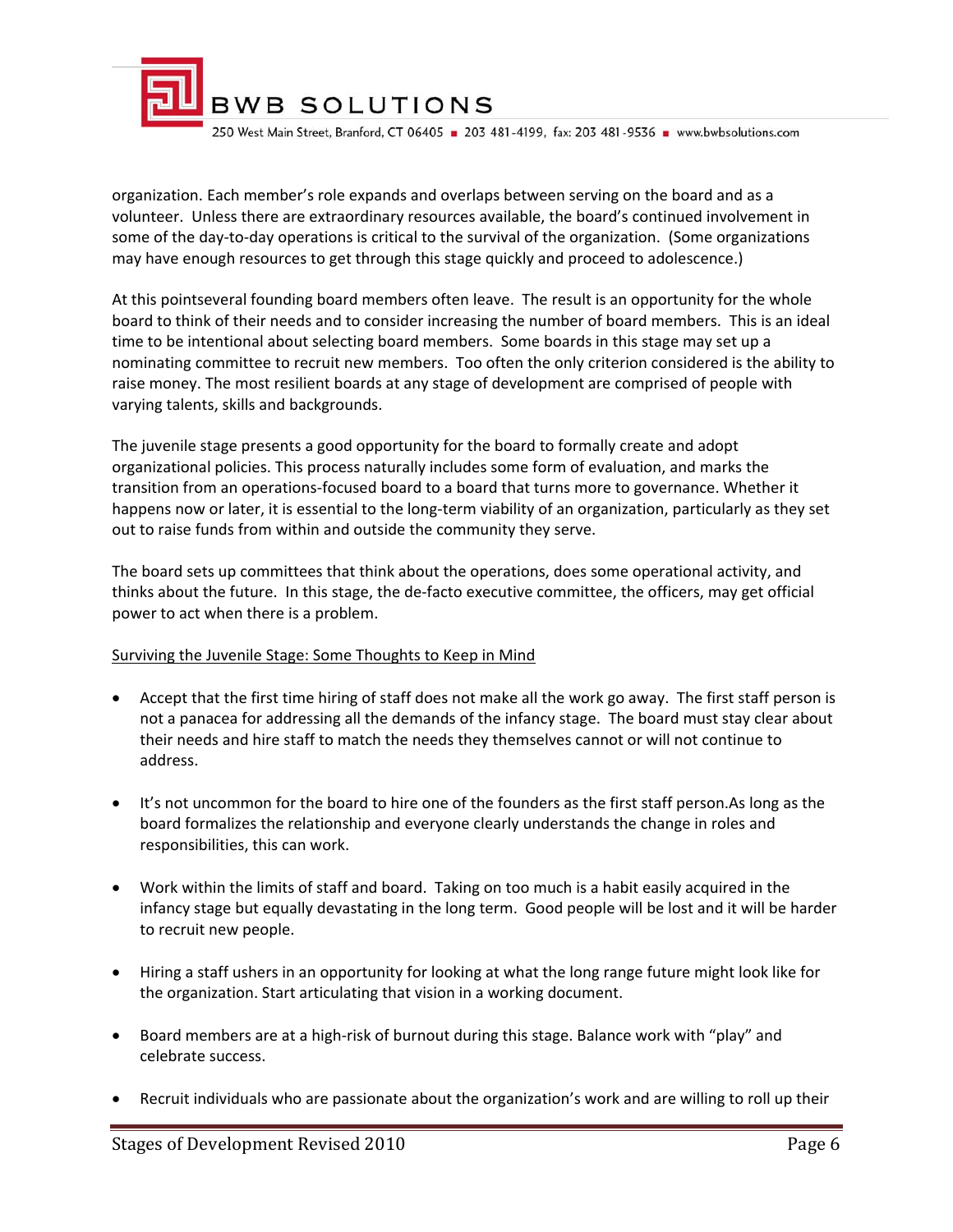

sleeves. Folks who have volunteered or are current clients are good prospects. Board members may be tired. Orient new recruits to this fact and be sure to share the history of the board to date.

- Don't try to make too many committees, particularly operational committees. But do consider developing a strong nominating committee that has some responsibility for keeping the rest of the board in good spirits.
- Begin to balance the young board's need to stay involved in tasks of providing services or fulfilling other operational needs, with a growing focus on the tasks of governance (such as policy, planning and evaluation).
- Focus, focus, focus. The squeaky wheels of immediate day‐to‐day operational needs will continue to get attention from your young board, but make time to discuss the organization's future.

#### **ADOLESCENCE AND MATURITY**

You read the books and internet sources on board development. You've implemented policies and you have a stable board with committed members. So why doesn't your board work just like the "best" board model the literature describes?

Most articles and books written on the subject describe a generic board. But as a board progresses from one stage of development to another, its needs change, as does its role within the organization. During the adolescent stage a board must come to terms with the fact that operational involvement is not the best place for its skills, knowledge, and expertise ….. or is it?

Adolescence is marked by an ebb and flow of growth and decline. New programs and projects are developed; some expand, while others are dropped. Sometimes a beloved program – even the original program around which the organization was formed – needs to be reevaluated or even abandoned, depending on the community's needs and the organization's ability to provide a particular service. Sometimes a key staff member – the one person everyone believes the organization can't survive without – must be replaced for one reason or another.

The goal at this phase will be to stabilize the organization, revisit the mission, and create or modify the strategic plan. At the end of this phase is a governing board, but during this phase board members do sometimes need to step in and deal with operational issues from time to time, particularly if there is significant staff turnover.

While it may work for the short-term, a board member who is best suited to 'hands on' activities of the organization might be happier as a volunteer than as a board member in the long run. And as the organization nears the end of its adolescent phase this is the best time to identify these people and find other ways for them to be involved, since serving on the board of an organization in the mature phase will likely not be the best match for that individual (or for the organization.)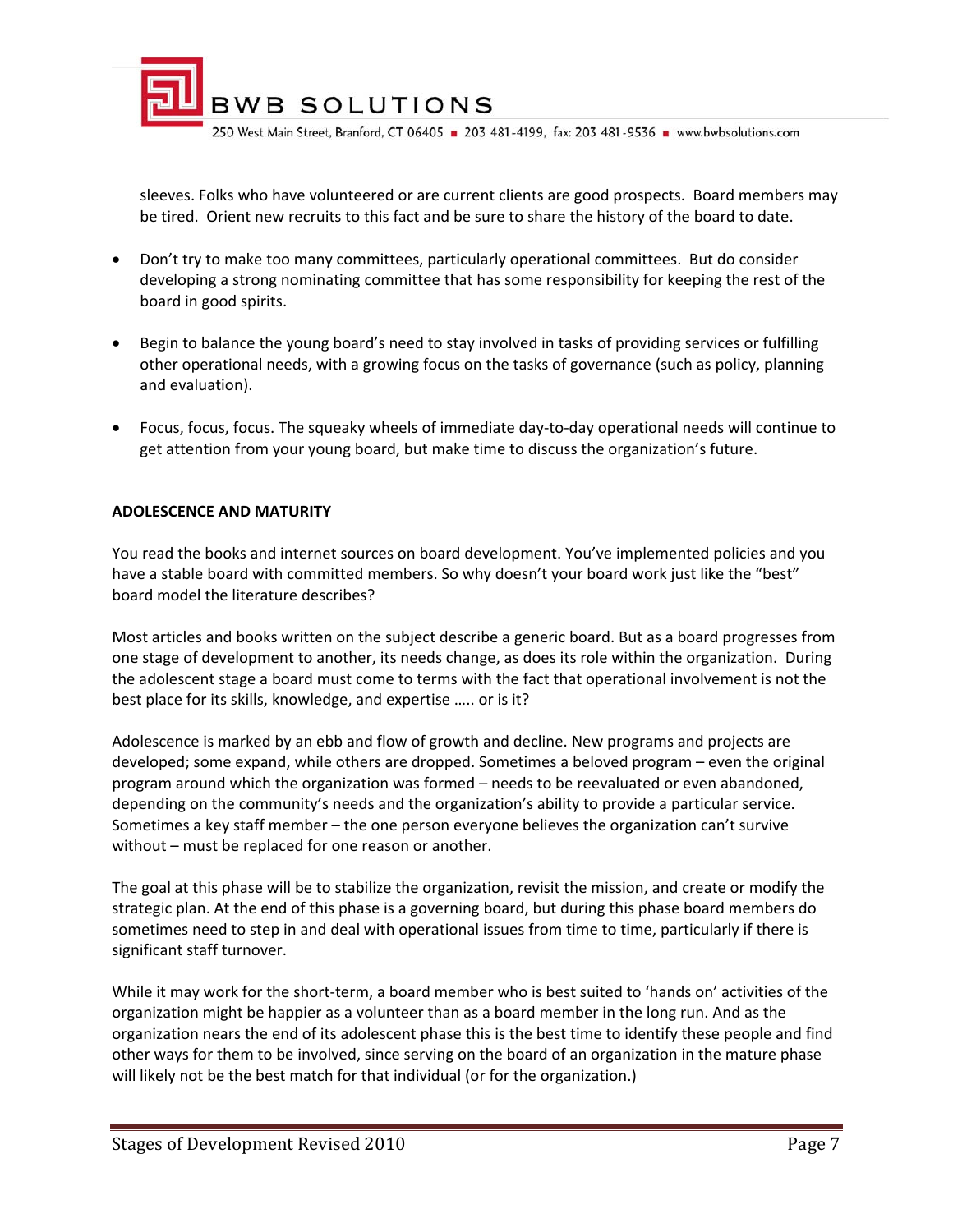

As an organization grows from an all‐volunteer to a growing paid staff, the board is generally relieved of those mundane responsibilities and must redefine its role. This is a phase of change, sometimes even tension, and there are often internal struggles between board members and management staff as the hard task of defining job descriptions and goals is carried out. Yet this is the very process that gives renewed meaning to the board's role. Despite the continued growing pains, adolescence is a time of learning for both board and staff.

Frequently, as a means of clarifying the board's new role, its leaders continue the work of developing formal policies and procedures that was started in the juvenile phase. As the organization continues on this path, it's common for longtime board members and first staff members to depart, sometimes in direct response to the formalization of these roles, responsibilities, policies and procedures.

These changes, however challenging, can be very constructive. They often breathe new life and fresh energy into the organization. Through the acquisition of new and expanded staff, organizational structures can grow and change more easily. The organization becomes more nimble and can seize opportunities to provide better or more efficient programs and services.

Ultimately, this self‐discovery process leads to the final developmental stage – "maturity". Board members have finally resolved what role they (individually and collectively) will play to fulfill their fiduciary responsibilities. The documentation that marks the end of adolescence is extremely helpful because it clearly defines the types of activities staff and board should engage in, thereby reducing the sort of conflicts that arise when people aren't clear about expectations.

In the mature stage, a board may choose to have one or two operationally focused committees, but governance committees – such as finance, nominating, and strategic planning committees – are more characteristic. These committees do the fiduciary work of the board: policy‐making and strategic planning. Not surprisingly, boards of this composition tend to attract much different types of people than do less mature boards. Members of less mature boards tend to be entrepreneurial and risk‐takers. Members of mature boards tend to be more reserved in their actions.

Although maturity is the final stage of a board's development, this does not mean the board is static. Change is inevitable: chairs and executives retire, major funding sources change and competition alters an organization's customer base. Internal and external forces often place new demands on the board or its systems – demands that could conceivably move the board into a previous phase. Ideally, the board and staff respond proactively to these external and internal forces by revisiting a previous phase, so the cycle of growth can begin again. If an organization ignores these external and internal demands, the chances for continued success decrease. When this continues, the organization is often compelled into a rebuilding phase or dissolution.

At any stage, board development can be an intimidating and time‐consuming process, particularly if the organization is trying to fit itself into an outdated one‐size‐fits‐all model. The steps outlined below need to be adjusted, depending on an organization's current phase. Using these four steps, a board (and if applicable, staff) can work with a consultant to assess where the organization is and what the next steps are: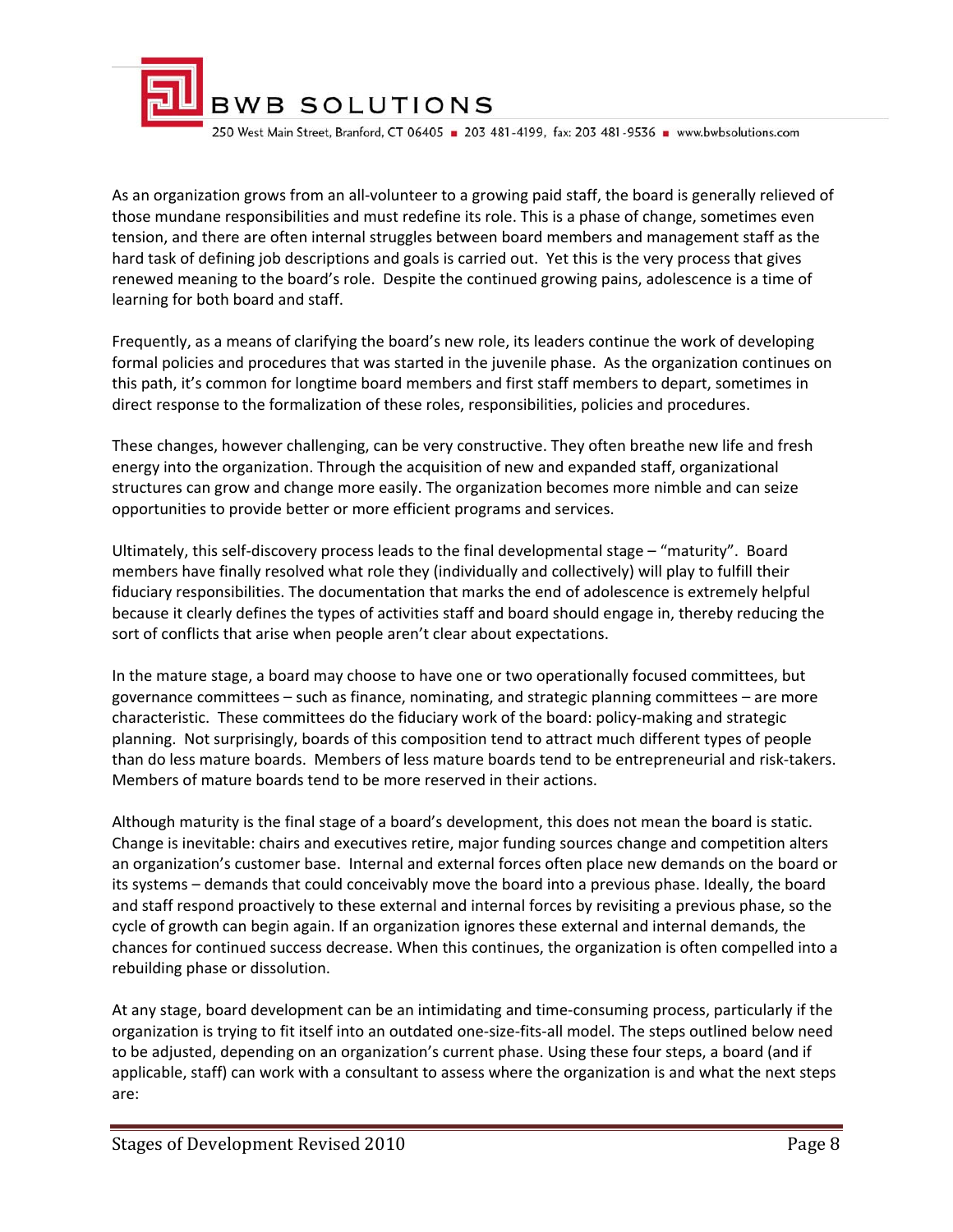

- 1) **Take stock.** There are checklists that can help an organization and board identify the stage and what needs to be done to move on. This process should include a list of tangible assets (\$ in the bank, office equipment, names and addresses of 50 volunteers) and intangible assets (good reputation, support from local community leaders, board members who are known in the community, etc.)
- 2) **Assess external circumstances.** What are the local, regional and national external elements that influence the organization's growth? This might include the community's needs, political climate, the economy, competition, demand for services, etc.
- 3) **Identify internal needs and activities.** In this step, board members and staff list their activities, the percentage of time they spend on each activity, and in some cases rank them.
- 4) **Fill in the gaps.** At this point, the group is ready to identify options that will ensure the organization's needs are being met. The mission is compared to programs and projects. Policies (if they've been developed) are compared to existing paperwork. The daily books are compared to budgets, operating statements, and what's been submitted to funders.
- 5) **Reach out and take action.** With the information gathered, it's clear where the organization is, and what it needs to move forward, backward, or to stabilize. (Oftentimes board members and staff find this phase exciting and energizing, because the choices are easier to see and understand.) The board can design a structure and role that matches and accommodates the organizations needs, characteristics and stage of development. Now is the time to leverage existing resources, and reach out to new prospective stakeholders.

This process and its results will enhance your board's commitment to what brought you to the table in the first place: your commitment to the mission and the important work of the organization.

#### **References**

#### Internet Sources

- In 2001, Judith Sharken put forth a 5‐stage model and describes how the board's job changes in each stage. The link: http://vozpopular.com/PDF/Stages.pdf
- Karl Mathiasen offers a three‐stage cycle http://www.managementassistance.org/ht/a/GetDocumentAction/i/5975
- Molly Scharr, in an August 2009 e‐article, makes the case for stages: http://non‐profit governance.suite101.com/article.cfm/building\_the\_best\_nonprofit\_board\_of\_directors